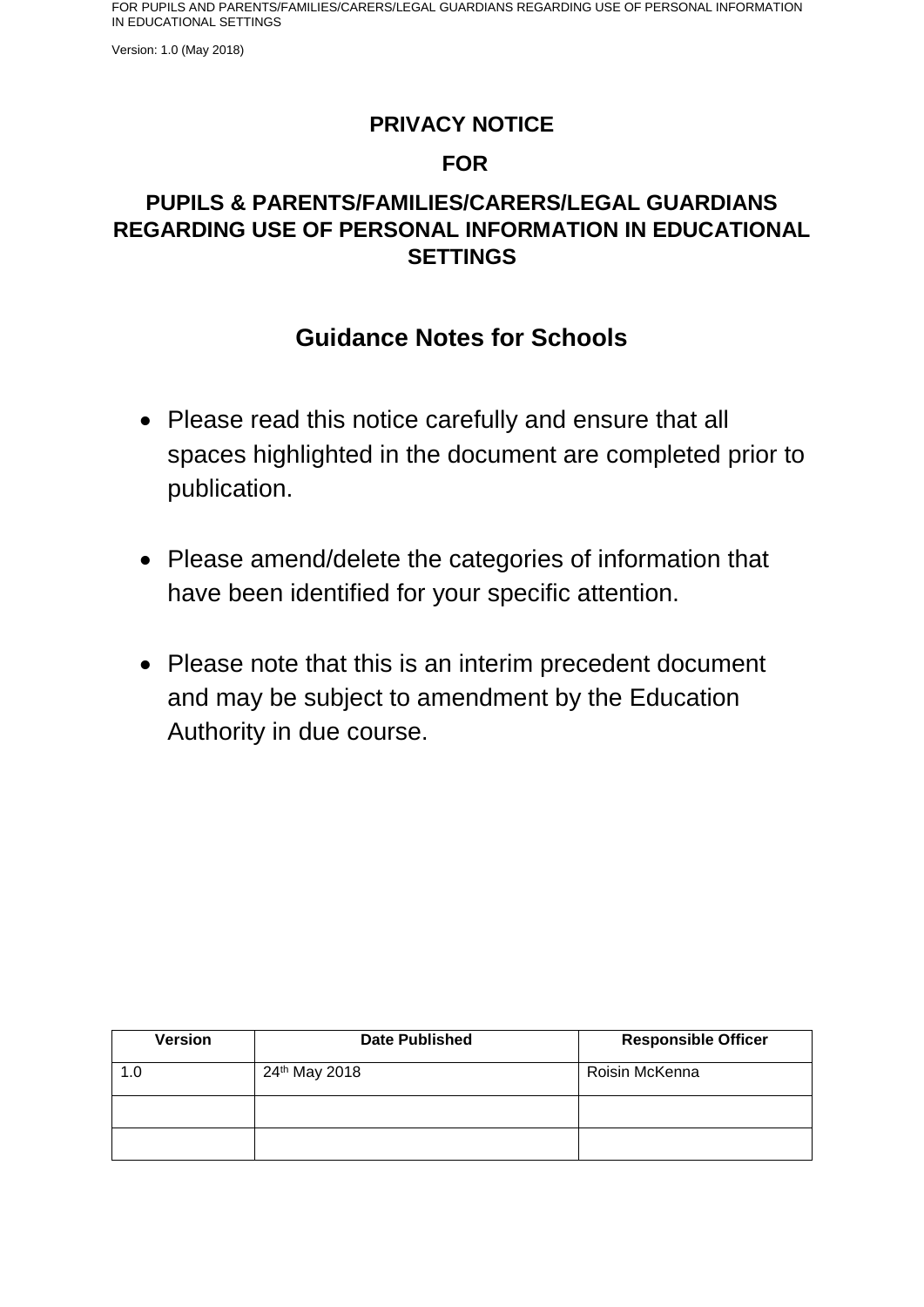Version: 1.0 (May 2018)

# **STC. COLM'S HIGH SCHOOL**

# **PRIVACY NOTICE**

# **For Pupils & Parents/Families/Carers/Legal Guardians**

#### **ABOUT US**

St. Colm's High School is the data controller of the personal information we hold about our pupils and their parents/families/carers/legal guardians. This means that we are responsible for deciding how we hold and use the personal information which we collect.

We are required under the General Data Protection Regulation (GDPR) to notify you of the information contained in this privacy notice.

We collect and use pupil information under the Education Act (Northern Ireland) 2014 and other legislation. You may find the specific legislation at https://www.educationni.gov.uk/department-education-legislation.

The majority of pupil information you provide to us is information which you are legally obliged to provide but some pupil information is provided to us on a voluntary basis. When collecting information from you we will inform you whether you are required to provide certain pupil information to us or if you have a choice in this.

This notice applies to prospective, current and former pupils and their families/carers/legal guardians and those applying for a place at the school and their families/carers/legal guardians. We may update this notice at any time but if we do so, we will inform you as soon as reasonably practicable.

It is important that you read and retain this notice, together with any other privacy notice we may provide on specific occasions when we are collecting or processing personal information about you, so that you are aware of how and why we are using such information and what your rights are under the GDPR.

If you have any questions about this privacy notice or how we handle personal information, please contact the Principal who will deal with your query. The Principal can be contacted on [info@stcolmshigh.draperstown.ni.sch.uk](mailto:info@stcolmshigh.draperstown.ni.sch.uk) or telephone the school on 02879628377.

Our Data Protection Officer is Roisin McKenna, Principal of St. Colm's High School. You have the right to make a complaint at any time to the Information Commissioner's Office (ICO), the UK supervisory authority for data protection issues. The ICO's details are as follows:

**The Information Commissioner's Office – Northern Ireland**

3rd Floor 14 Cromac Place, Belfast BT7 2JB

Telephone: 028 9027 8757 / 0303 123 1114 Email: ni@ico.org.uk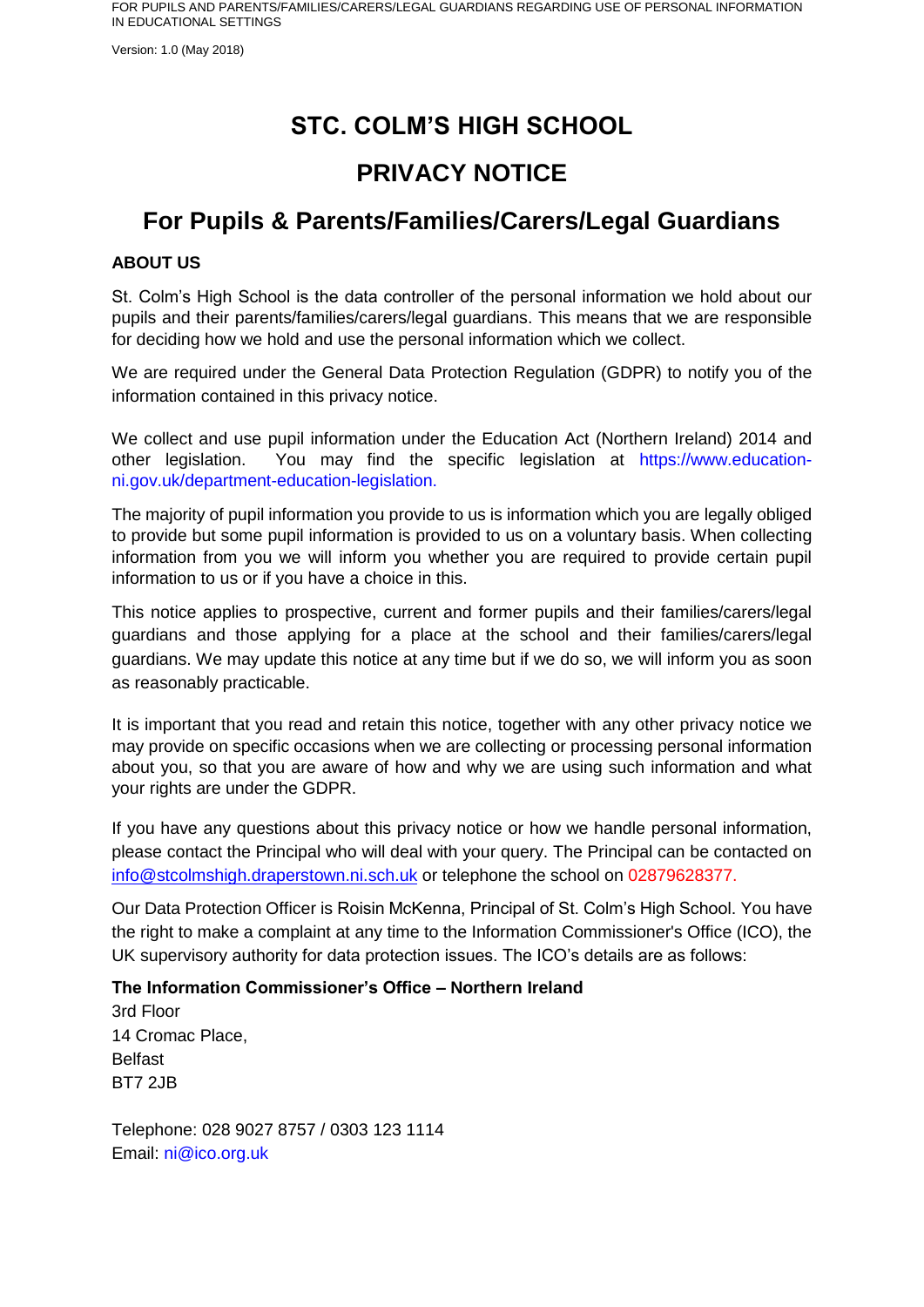Version: 1.0 (May 2018)

#### **HOW DO WE COLLECT AND HOLD PERSONAL INFORMATION?**

We collect some personal information about our pupils and their families/carers/legal guardians during a pupil's application process to the school.

We will sometimes collect additional information from third parties such as the Education Authority, Department of Education, examination board or previous school attended by a pupil.

We mainly collect personal information about our pupils and their families/carers/legal guardians throughout the course of the pupil's time at the school, for instance when completing educational visit consent forms, from statutory curriculum assessments and throughout our relationship with a pupil when we are exercising our legal obligations as a public educational body and during our pastoral care.

#### **WHAT PERSONAL INFORMATION DO WE COLLECT, STORE AND USE ABOUT OUR PUPILS?**

Personal information is information that identifies you and relates to you. We will collect, store and use the following categories of personal information about our pupils:

- Personal information (such as name, age, date of birth, photographs and unique pupil number)
- Contact information (such as address, emergency contact information and telephone number)
- Attendance information (such as sessions attended, number of absences and absence reasons)
- Assessment information (such as statutory assessment process, GCSE and post-16 qualifications and standardised tests provided by commercial companies)
- Exclusion and behavioural information
- CCTV footage captured in school and other information obtained through electronic means
- Non-sensitive characteristic information (such as free school meal eligibility)
- Special categories of information (such as ethnicity, language, country of birth, nationality, information regarding health, special educational needs, allergies and disability).

#### **WHAT PERSONAL INFORMATION DO WE COLLECT, STORE AND USE ABOUT OUR PUPILS'/ PARENTS/FAMILIES/CARERS/LEGAL GUARDIANS?**

We will collect, store and use the following categories of personal information about our pupils'/parents/families/carers/legal guardians:

- Personal information (such as name, age, date of birth and photographs)
- Contact information (such as address and telephone number)
- CCTV footage captured in school and other information obtained through electronic means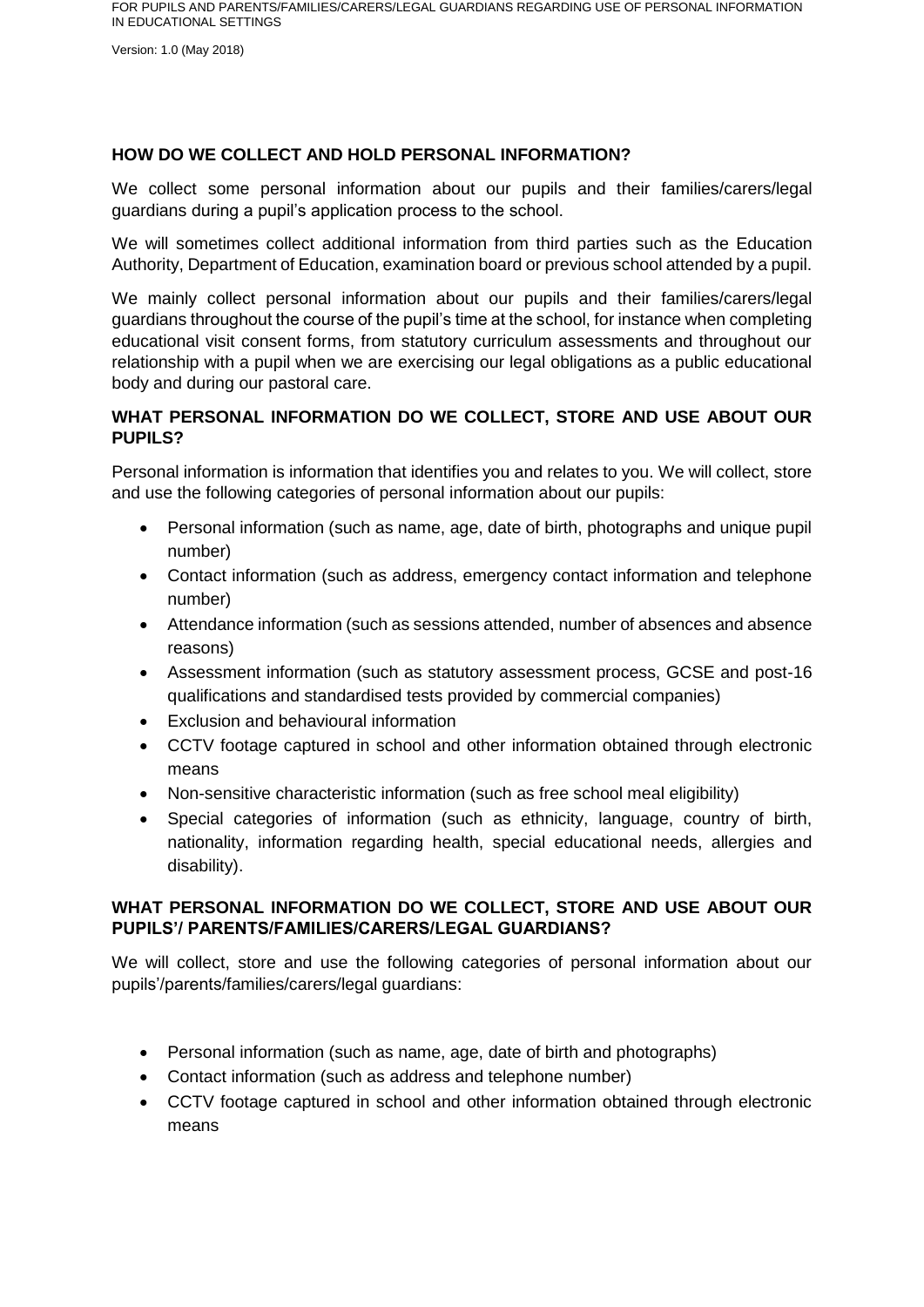Version: 1.0 (May 2018)

#### **WHY DO WE COLLECT, STORE AND USE THIS INFORMATION?**

We will only use personal information when the law allows us to. Most commonly, we will use personal information relating to our pupils and their parents/families/carers/legal guardians where we need to comply with our legal obligations and where it is needed in the public interest for us to exercise our authority as a public educational body.

In some cases we may use personal information where it is necessary for our legitimate interests (or those of a third party) and your interests and fundamental rights do not override those interests. For example, the school has a legitimate interest in providing pupils with an education, safeguarding and promoting pupil welfare, facilitating the efficient operation of the school.

We may also use your personal information, less frequently to protect a pupil's or their family's interests (or someone else's interests). For example, when investigating a complaint made by another pupil.

We keep personal information electronically on the School's information management systems, the School's IT network, or manually in indexed filing systems.

Situations in which we will use personal data, including special category data, include:

**Teaching & Learning**

For example:

- $\circ$  to monitor and report on pupil progress
- o to provide appropriate pastoral care
- **Safeguarding & Child Protection**

For example:

- o to safeguard pupils
- $\circ$  to manage a pupil's absence
- **Business Continuity**

For example:

- $\circ$  to assess the quality of our services
- **Communications**

For example:

 $\circ$  to foster links between the school and the local community, including fundraising events

**Security**

For example:

**Statutory Returns**

For example:

o to comply with health and safety obligations

 $\circ$  to monitor equal opportunities

- $\circ$  to comply with the law regarding data sharing
- **Access to Systems**

For example:

o to support pupil learning

#### **Sound Financial Management**

#### For example

o to provide more efficient means of payment for school facilities such as catering services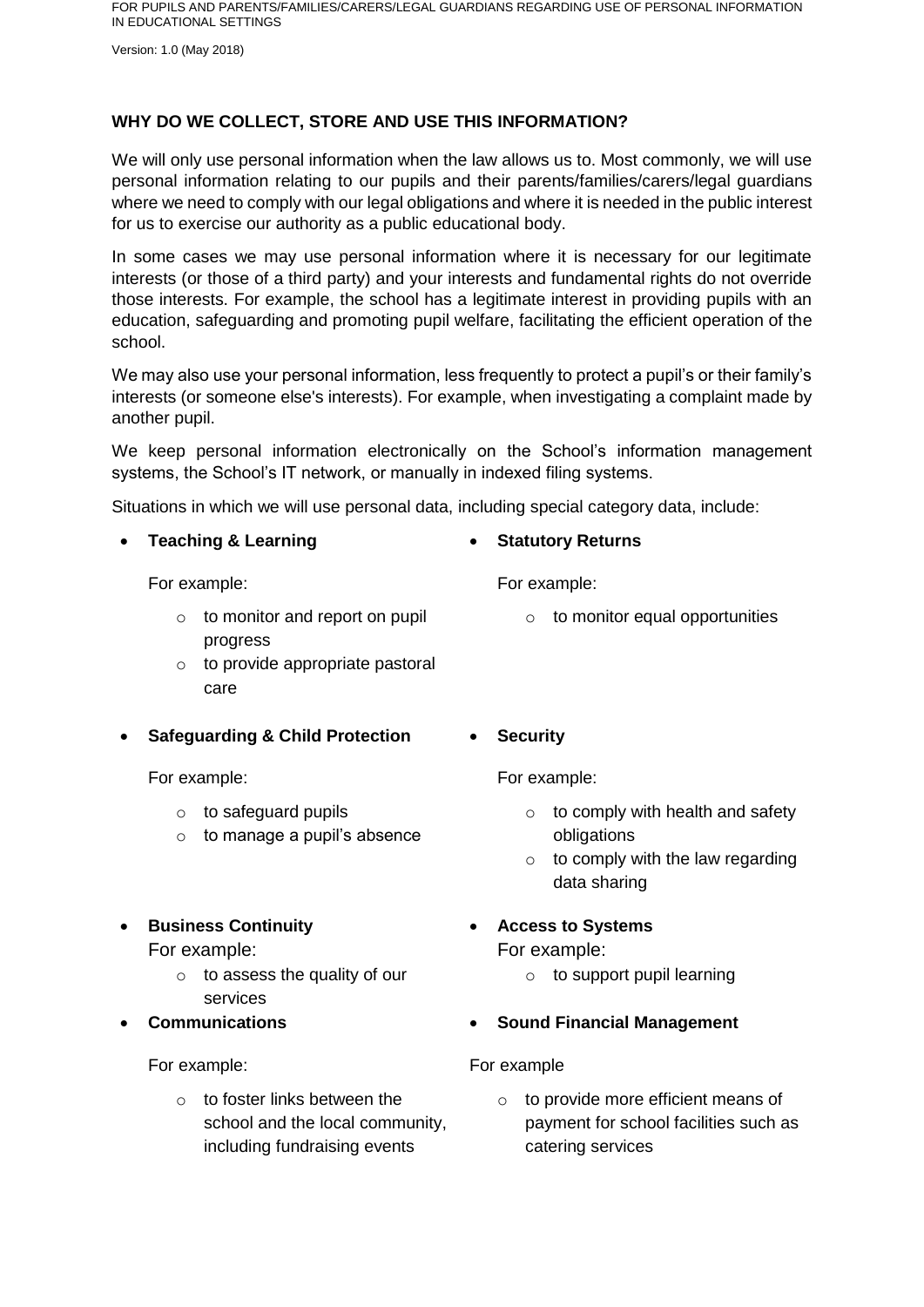Version: 1.0 (May 2018)

#### **CONSENT**

Whilst the majority of the personal data provided to the school is required for us to comply with our legal obligations, some of that information is provided on a voluntary basis through parental consent (namely, a parent's/carer's/legal guardian's express agreement). A pupil aged 13 or over is considered capable of giving consent themselves and will not require express agreement from a parent/carer/legal guardian. However, if a child is not considered capable of giving consent themselves for example, due to an identified special educational need, an adult with parental responsibility may exercise the child's data protection rights on their behalf.

Where we need consent, the school will provide the person with parental responsibility for a pupil or, if aged 13 or over, the pupil themselves, with a specific and clear notice which explains the reasons why the data is being collected and how the data will be used. You should be aware if you do not consent to our collection of this type of data, this will not affect the standard of education we deliver to the pupil.

If we ask for your consent to use personal information, you can take back this consent at any time. Please contact the school if you would like to withdraw any consent you have given.

Please be aware that we do not need to obtain parental consent if personal data is to be processed for the purposes of obtaining counselling services for the child.

#### **HOW LONG IS THE INFORMATION STORED FOR?**

We will only keep personal information for as long as necessary to fulfil the purposes we collected it (for example, to educate and look after pupils) and including for the purposes of satisfying any legal, accounting, or reporting requirements.

We do not store personal data forever; we only hold pupil and family data for as long as we are legally able to do so. However, sometimes we will keep personal information for historical reasons (e.g. year group or sports team photographs) but you will always have a right to ask for it to be destroyed.

This is a link to the Department of Education Document Retention and Disposal Policy which can be found at [https://www.education-ni.gov.uk/publications/disposal-records-schedule.](https://www.education-ni.gov.uk/publications/disposal-records-schedule)This will give you more information about how long we keep personal information.

In determining the appropriate retention period for personal information, we consider the amount, nature, and sensitivity of the personal data, the potential risk of harm from unauthorised use or disclosure of your personal data, the purposes for which we process your personal data and whether we can achieve those purposes through other means, and the applicable legal requirements.

In some circumstances we may anonymise your personal information so that it can no longer be associated with you, in which case we may use such information without further notice to you.

#### **DATA SECURITY**

We have put in place appropriate security measures to prevent personal information from being accidentally lost, used or accessed in an unauthorised way, altered or disclosed. In addition, we limit access to your personal information to those employees, agents, contractors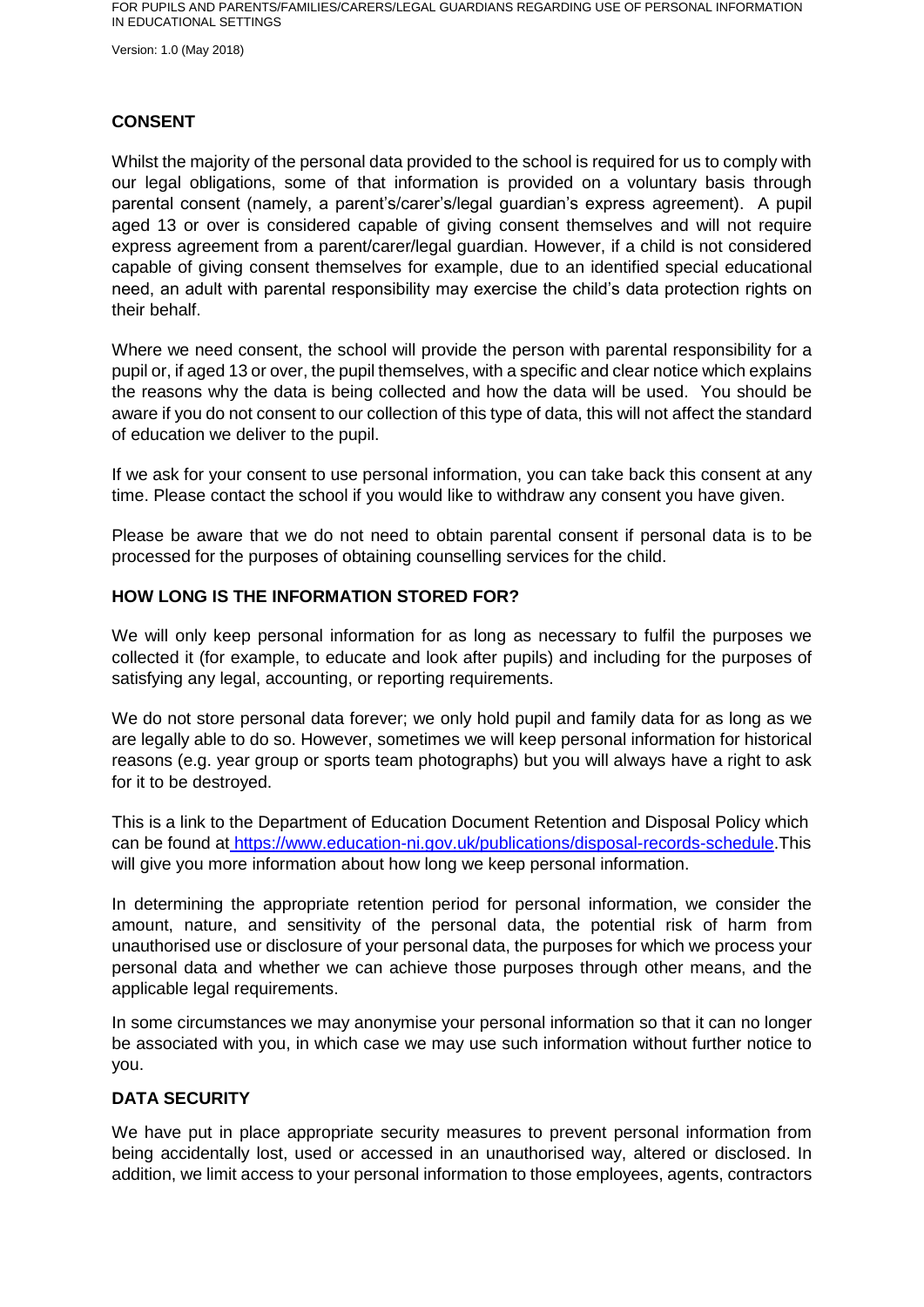Version: 1.0 (May 2018)

and other third parties who have a need to know. They will only process personal information on our instructions and they are subject to a duty of confidentiality.

We have put in place procedures to deal with any suspected data security breach and will notify you and any applicable regulator (currently the Information Commissioner's Office) of a suspected breach where we are legally required to do so.

#### **WHO WE SHARE PUPIL INFORMATION WITH**

We may have to share pupil and their family's data with third parties, including third-party service providers and other bodies such as:

- the new school/s that the pupil attends after leaving us
- the Department of Education
- the Education Authority for Northern Ireland
- Northern Ireland Council for Curriculum Examinations and Assessments
- The Board of Governors
- Council for Catholic Maintained Schools
- General Teaching Council for Northern Ireland
- Middletown Centre for Autism
- Youth Council for Northern Ireland
- Exceptional Circumstances Body
- Department of Health and Health & Social Care Trusts
- $\bullet$  PSNI
- C2K School Management Information System
- Data Systems such as Ie.g. Doddle
- Examination Boards such as AQA, CCEA and Excel
- Commercial standardised test providers.

#### **WHY WE SHARE PUPIL INFORMATION**

We do not share information about our pupils with anyone without consent unless the law and our policies allow us to do so. We only permit access to personal data for specified purpose and in accordance with our instructions.

We are required to share pupils' data with the Department of Education and/or the Education Authority on a statutory basis. This data sharing underpins school funding and educational attainment policy and monitoring. We also share information with the NHS or a pupil's destination upon leaving school.

#### **Pupils aged 13+:**

Once our pupils reach the age of 13, we also pass pupil information to the Education Authority and/or provider of youth support services as they have responsibilities in relation to the education or training of 13-19 year olds.

This enables them to provide services as follows:

- youth support services
- careers advisers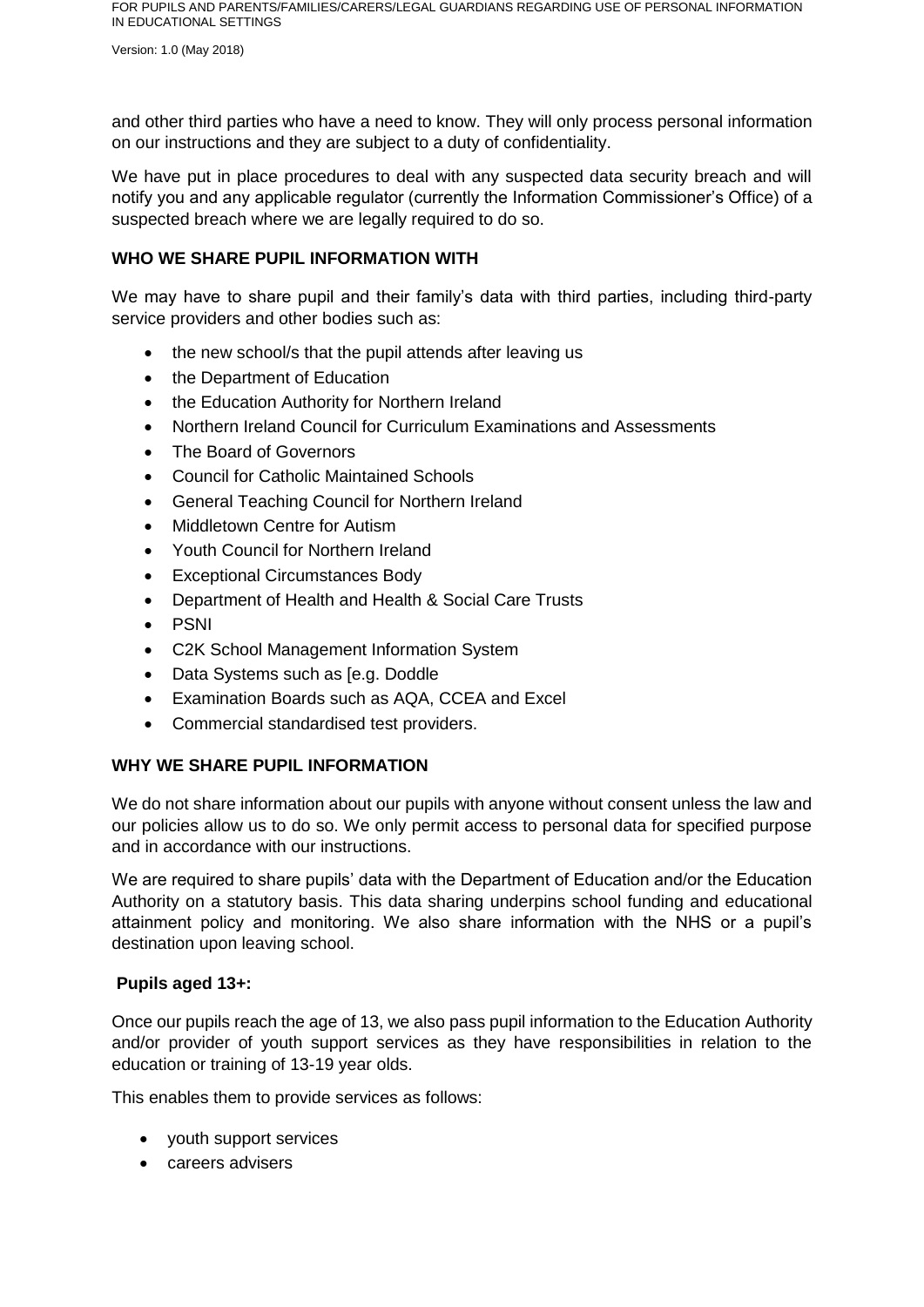Version: 1.0 (May 2018)

A parent, carer or guardian can request that **only** their child's name, address and date of birth is passed to the Education Authority or provider of youth support services by informing us. This right is transferred to the child/pupil once he/she reaches the age 16, provided that the child/pupil remains capable of exercising that right.

#### **Pupils aged 16+:**

We will also share certain information about pupils aged 16+ with Department of Education and/or provider of youth support services as they have responsibilities in relation to the education or training of 13-19 year olds.

This enables them to provide services as follows:

- post-16 education and training providers
- youth support services
- careers advisers.]

#### **Schools Census**

The Department of Education has a legal right to ask for particular information under the Education and Libraries (NI) Order 2003 and is referred to as the "School Census". This information includes information on pupil characteristics such as date of birth, gender, ethnicity, religion, free school meal entitlement and special educational needs status. A number of statistical releases are made available through the Department of Education website covering data on enrolments, participation rates, pupil teacher ratios, school leavers, attendance and school performance

Whenever we transfer your personal information or that of your child outside of the EEA, we ensure that it is protected to the same standard as it would if it remained inside the EEA. Please contact the Principal if you would like further details on how we transfer your personal information outside of the EEA.]

#### **YOUR RIGHTS OF ACCESS, CORRECTION, ERASURE AND RESTRICTION**

Under GDPR, pupils/parents/families and carers have the right to request access to information about them that we hold. To make a request for your personal information, or be given access to your child's educational record, contact the Principal on 02879628377.

We may need to request specific information from you to help us confirm your identity and ensure your right to access the information (or to exercise any of your other rights). This is another appropriate security measure to ensure that personal information is not disclosed to any person who has no right to receive it.

Under certain circumstances, by law a parent/carer/legal guardian or a child over the age of 13 (who is considered competent to do so) has the right to:

 **Request access** to personal information (commonly known as a "data subject access request"). This enables you to receive a copy of the personal information we hold about you and your child and to check that we are lawfully processing it. You will not have to pay a fee to access your personal information (or to exercise any of the other rights). However, we may charge a reasonable fee if your request for access is clearly unfounded or excessive. Alternatively, we may refuse to comply with the request in such circumstances.